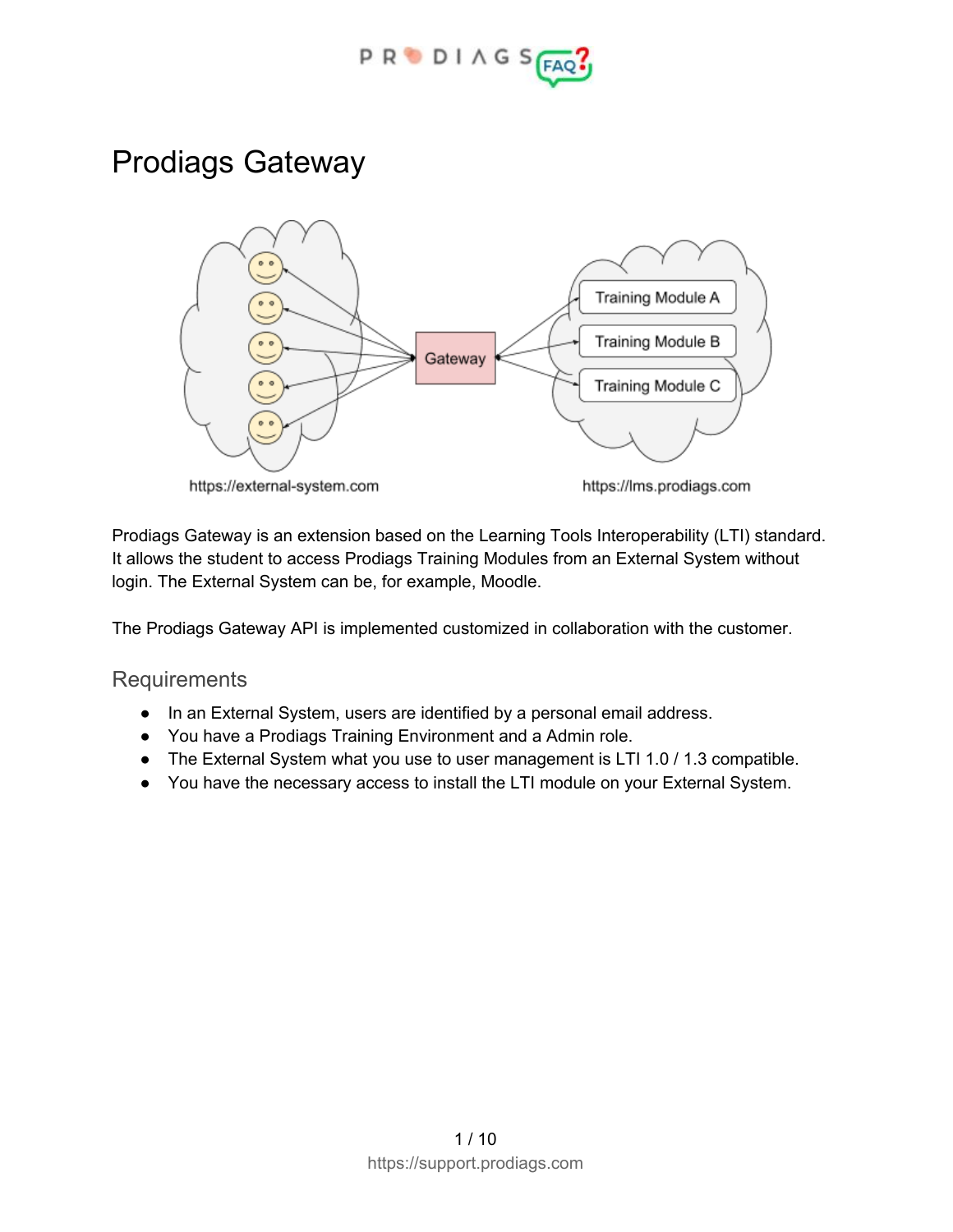

# Principle



- When the user launch Prodiags module from the External System, The gateway opens the main view of the module. A separate login is not necessary.
- When the user close the use of the module, the total result of the module is sent to the External System.
- Each Prodiags Training Module is managed separately. Navigation between modules is disabled during Gateway use.
- Result data is also stored in the Prodiags Training Environment. This ensures that results are not lost if the user closes the browser before sending data to the external system. If this happens, the data will be synchronized next session..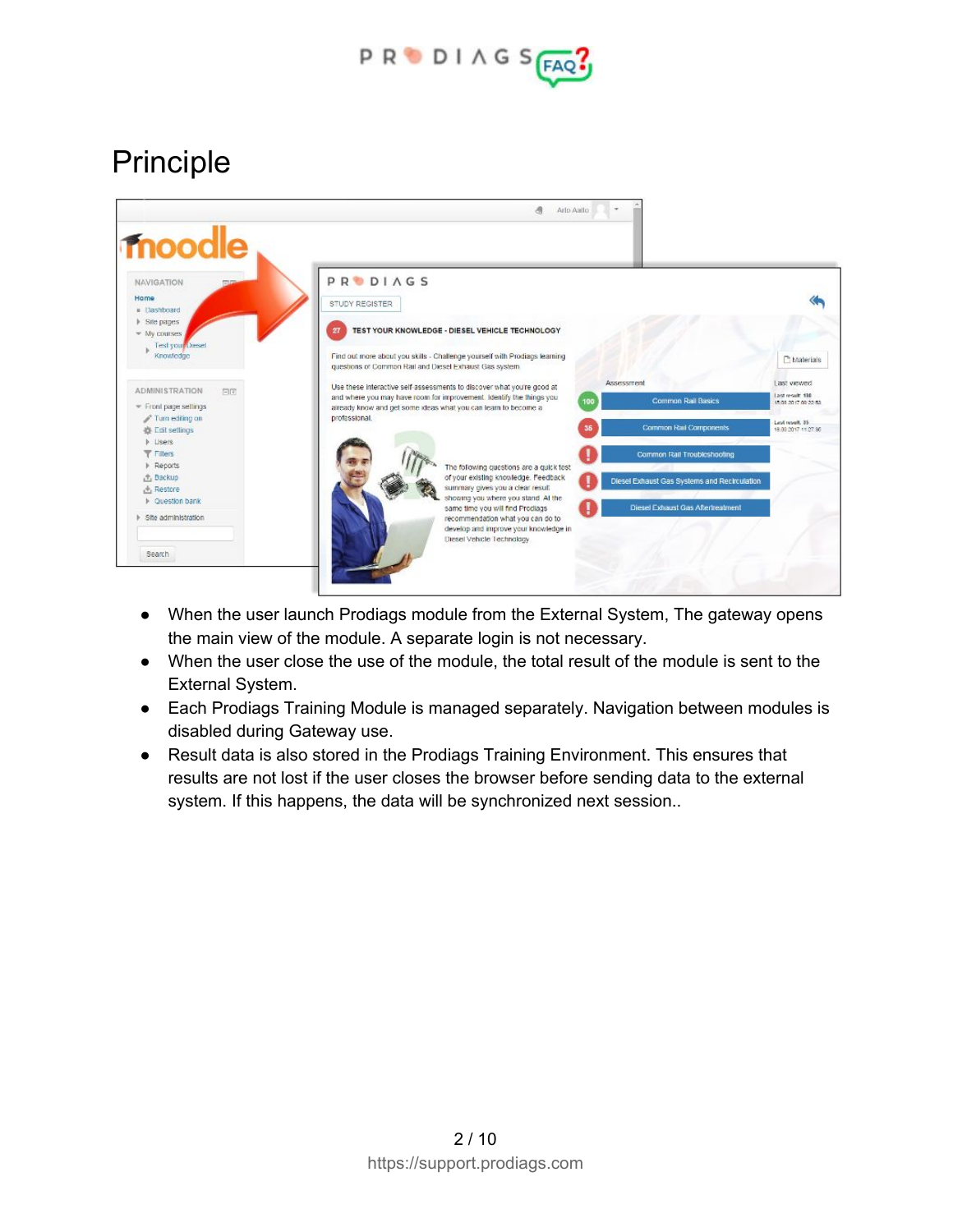

# Prodiags Gateway installation in Moodle

#### **Moodle 3 and above**

## **Delivery**

After the Gateway order is confirmed Prodiags support will make the initial preparations (delivery time 1 ... 2 working days).

We will send a confirmation to the contact when the installation to Moodle can start.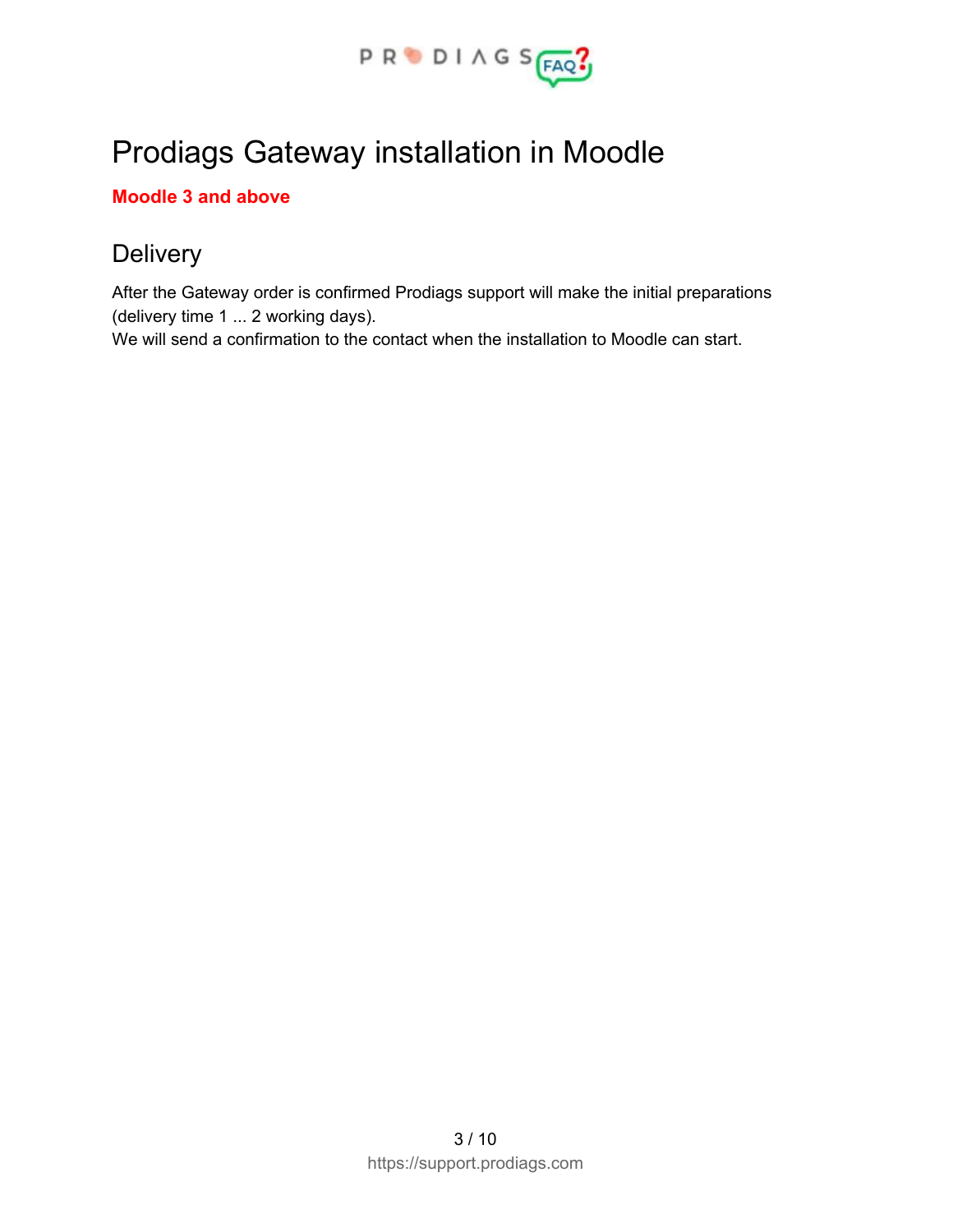

## External Tool Configuration (by Moodle Admin)

### **Have to do only once!**

| Home<br>Dashboard<br>Site pages<br>Courses                                                                                                                                                                                                                                                                                                                                                                                                                                                                               |        | <b>Manage tools</b><br>Add tool<br>Tool URL<br>Add                                                                    |
|--------------------------------------------------------------------------------------------------------------------------------------------------------------------------------------------------------------------------------------------------------------------------------------------------------------------------------------------------------------------------------------------------------------------------------------------------------------------------------------------------------------------------|--------|-----------------------------------------------------------------------------------------------------------------------|
| <b>ADMIN BOOKMARKS</b><br>Bookmark this page                                                                                                                                                                                                                                                                                                                                                                                                                                                                             | $\Box$ | Alternatively, you can configure a tool manually.<br>Manage preconfigured tools<br>Manage external tool registrations |
| <b>ADMINISTRATION</b><br>$\blacktriangleright$ Site administration<br>Notifications<br>Registration<br>Advanced features<br>$\triangleright$ Users<br>Courses<br>Grades<br>Þ.<br>Competencies<br>▶ Badges<br><b>Location</b><br>▶ Language<br>$\blacktriangleright$ Plugins<br>Install plugins<br>Plugins overview<br>* Activity modules<br>Manage activities<br>Common activity settings<br>Assignment<br>器 Book<br>卷 Chat<br><b>卷 Database</b><br>External tool<br>Manage tools<br><b>My File</b><br>Folder<br>春 Forum | 回回     | <b>Tools</b><br>There are no external tools configured.                                                               |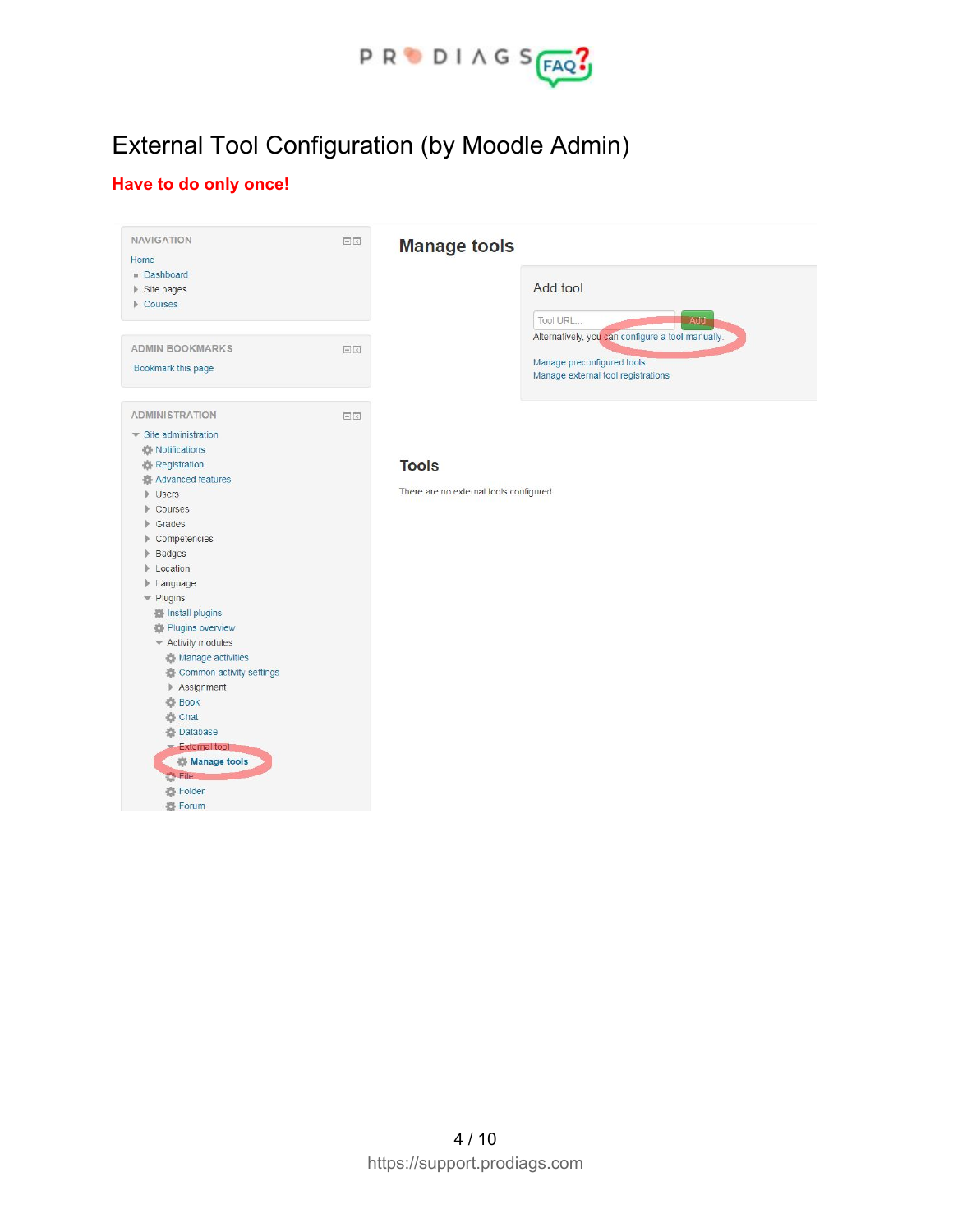

### **External tool configuration**

| Tool settings                   |                                                                |
|---------------------------------|----------------------------------------------------------------|
| Tool name*                      | Prodiags Moodle API<br>$\circ$                                 |
| Tool URL *                      | https://lms.prodiags.eu/moodle_api.php                         |
| Tool description (2)            |                                                                |
| <b>Consumer key</b>             |                                                                |
| Shared secret (?)               |                                                                |
| <b>Custom parameters</b>        | school_code=<br>$\circled{?}$                                  |
|                                 |                                                                |
| <b>Tool configuration usage</b> | Show as preconfigured tool when adding an external tool<br>(?) |
| Default launch container        | New window<br>۷                                                |
|                                 | Show more                                                      |

Tool name:

● The name has no functional meaning, but it is good to be clear. E.g. Prodiags Moodle API.

Tool URL

● https://lms.prodiags.eu/moodle\_api.php

Consumer key and Shared secret

| Gateway Consumer Key                                      | <b>EXAMPLE SHOWS CPOND THE</b> |
|-----------------------------------------------------------|--------------------------------|
| Last Modified 28.11.2018 11:37:20 arto.aalto@prodiags.com |                                |
|                                                           |                                |

● When the Gateway is ready for use, you will find the necessary keys in the Prodiags learning environment settings (ADMIN => Environment Settings => Extra Settings). Be sure to use the correct spelling!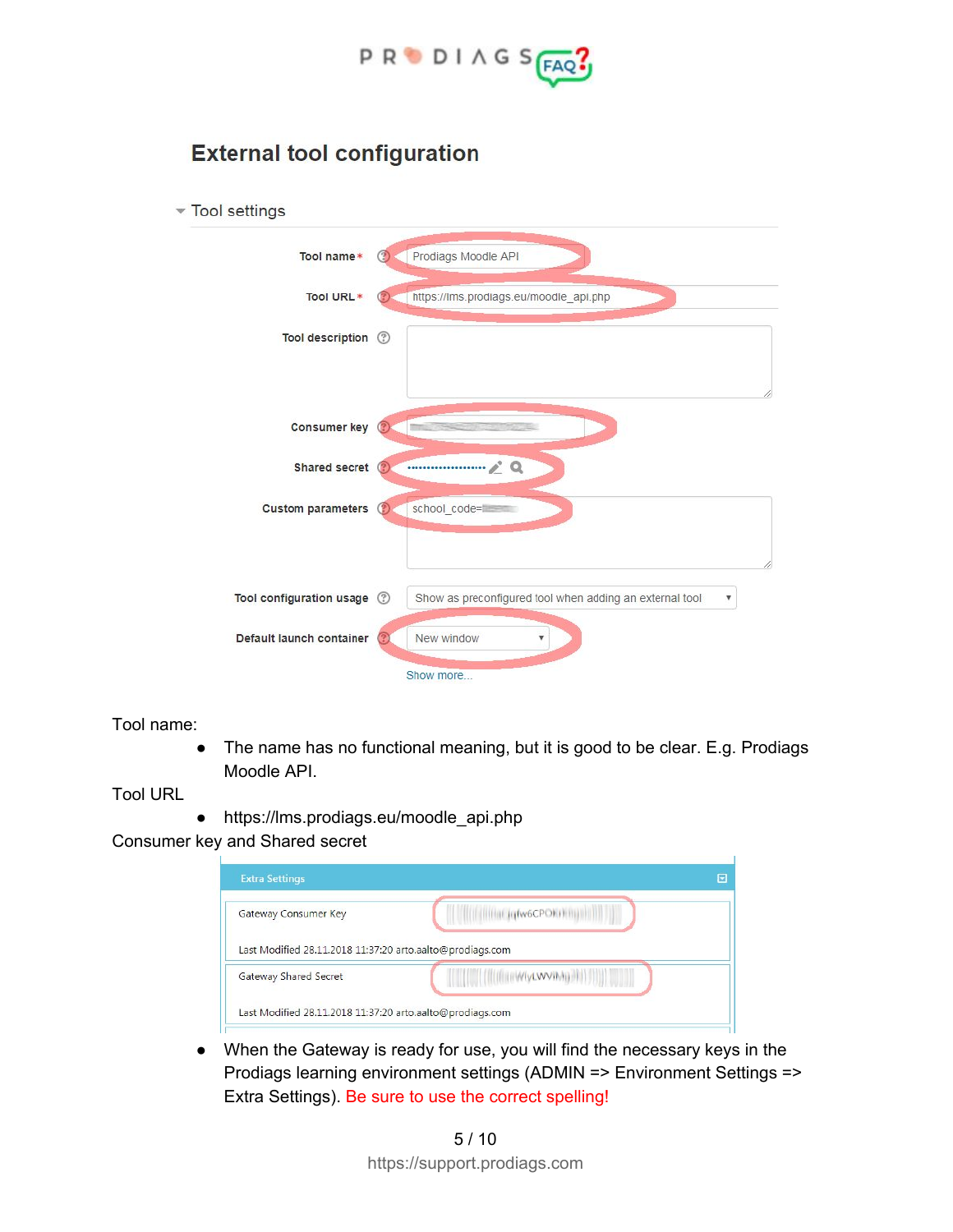

#### Custom parameters

| <b>PRODIAGS</b>                  |                |   |
|----------------------------------|----------------|---|
| 谷 > ADMIN > Environment Settings |                |   |
| <b>Environment's main data</b>   |                | E |
| Name*                            | Environment ID |   |
|                                  |                |   |

- school\_code=[value of Environment ID]
- E.g. **school\_code=com-xxxx-1234**

Default launch container

• New window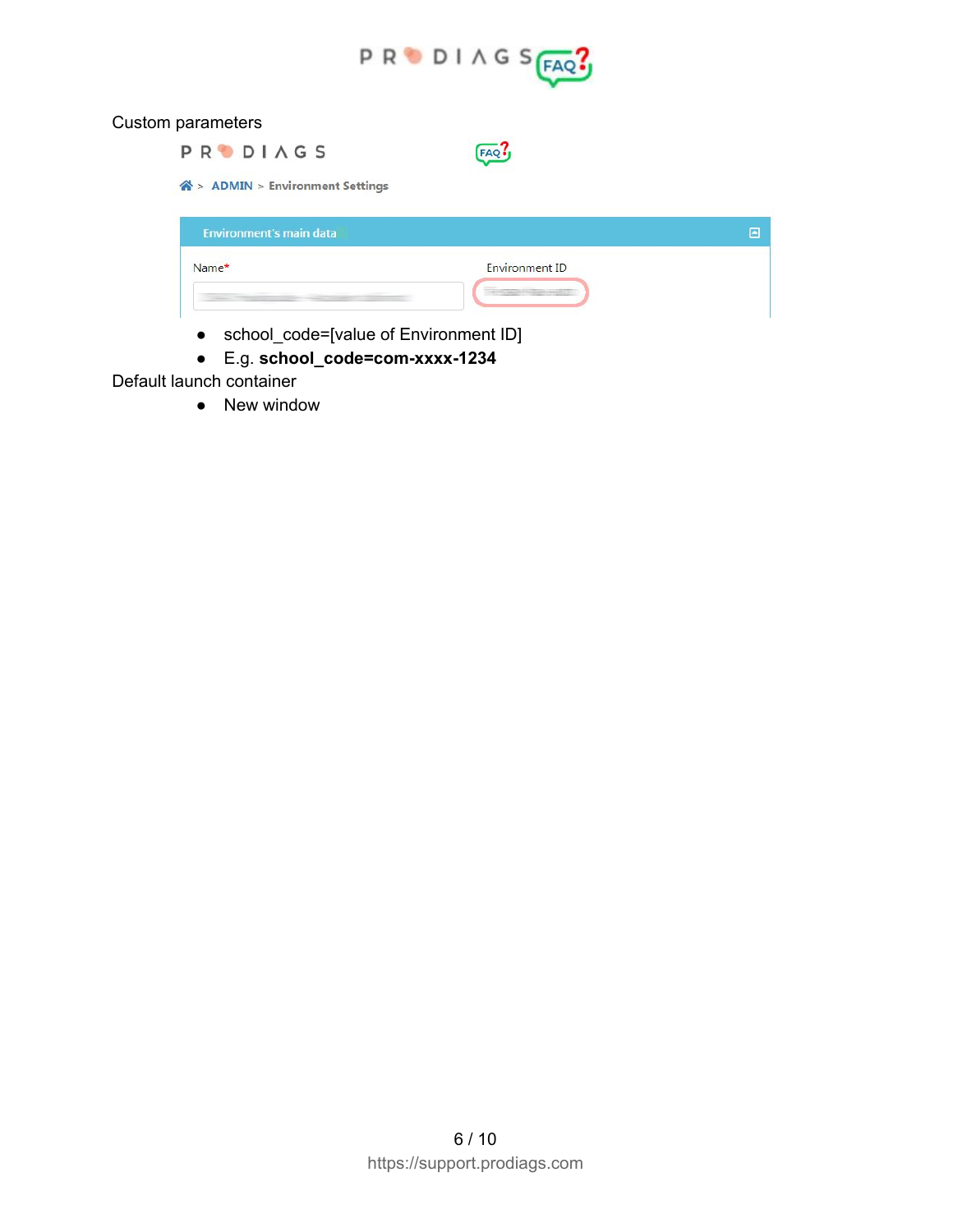

## Setup - Course (by Moodle Course Creator)

#### Add a new course

Course ID number

| Course full name *              | ◎              | Course full name                                                                      |
|---------------------------------|----------------|---------------------------------------------------------------------------------------|
|                                 |                |                                                                                       |
| Course short name *             | $\circledcirc$ | Course short name                                                                     |
| Course category 2               |                | Miscellaneous<br>$\overline{\phantom{a}}$                                             |
| Course visibility 2             |                | Hide<br>۰                                                                             |
| Course start date (?)           |                | September<br>2017<br>13<br>$\blacktriangledown$<br>$\overline{\phantom{a}}$<br>▼<br>臘 |
| Course end date (?)             |                | September<br>13<br>2018<br>雦<br>Enable                                                |
| <b>Course ID number</b>         | (?)            | 000.0000.000                                                                          |
| Description                     |                |                                                                                       |
| Course format                   |                |                                                                                       |
| Format (?)                      |                | Single activity format<br>$\blacktriangledown$                                        |
| Type of activity $\circledcirc$ |                | External tool                                                                         |
|                                 |                |                                                                                       |

|                                               | Q<br>English (EN) ▼<br>Select ▼<br>Language<br>Area |               |                        |
|-----------------------------------------------|-----------------------------------------------------|---------------|------------------------|
| Order by Module SKU                           |                                                     | <b>Status</b> | Current<br>Participant |
| <b>Work Safety</b><br>Workshop Safety Preview |                                                     | $\odot$       | $\mathbf{0}$           |
|                                               |                                                     |               |                        |
|                                               |                                                     |               |                        |
| <b>Product Information</b><br>Module SKU      | 020.0090.010.000.EN                                 |               |                        |

● Copy the Module SKU from the preview to the Course Content ID.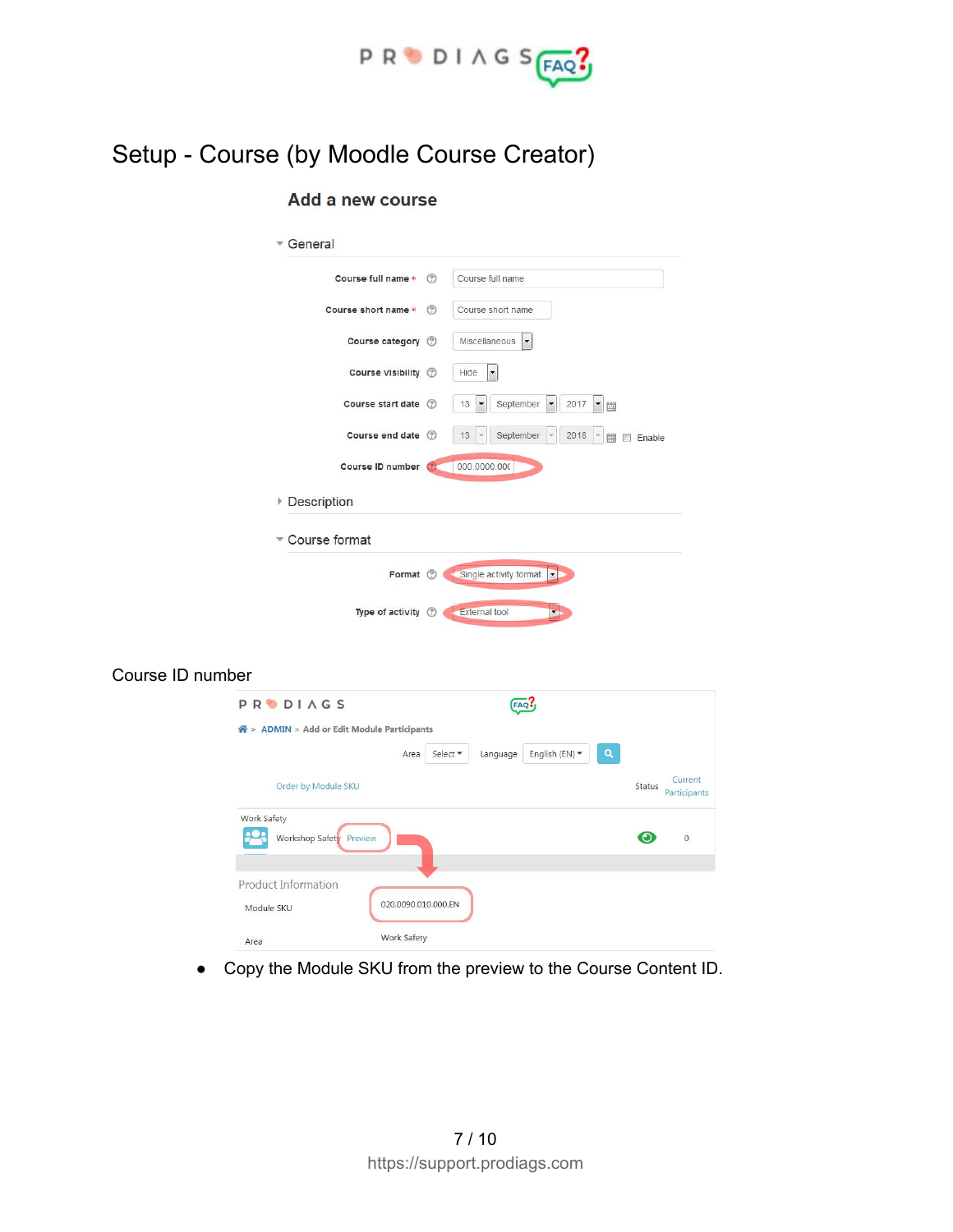

Format

• Single activity format

Type of Activity

● External tool

### Adding a new External tool ®

| General           |                                                                                       |
|-------------------|---------------------------------------------------------------------------------------|
| Activity name *   | Activity link name for users                                                          |
|                   | <b>Preconfigured tool (C)</b> Prodiags Moodle API<br>$\blacktriangledown$<br>$\times$ |
|                   | Select content                                                                        |
| Tool URL (?)      |                                                                                       |
| Shared secret (?) | Click to enter text $\geq Q$                                                          |
|                   | Show more                                                                             |
| Privacy           |                                                                                       |
|                   | Share launcher's name with the tool.                                                  |
|                   | Share launcher's email with the tool<br>0                                             |
|                   | Accept grades from the tool<br>0                                                      |
|                   |                                                                                       |

Preconfigured tool

● Prodiags Moodle API (=name what is given in tool settings)

Privacy (depending on the version, these can also be set for pre-configuration)

- Share launcher's name with the tool
- Share launcher's email with the tool
- Accept grades from tool

All other External Tool features can be adjusted to suit your needs.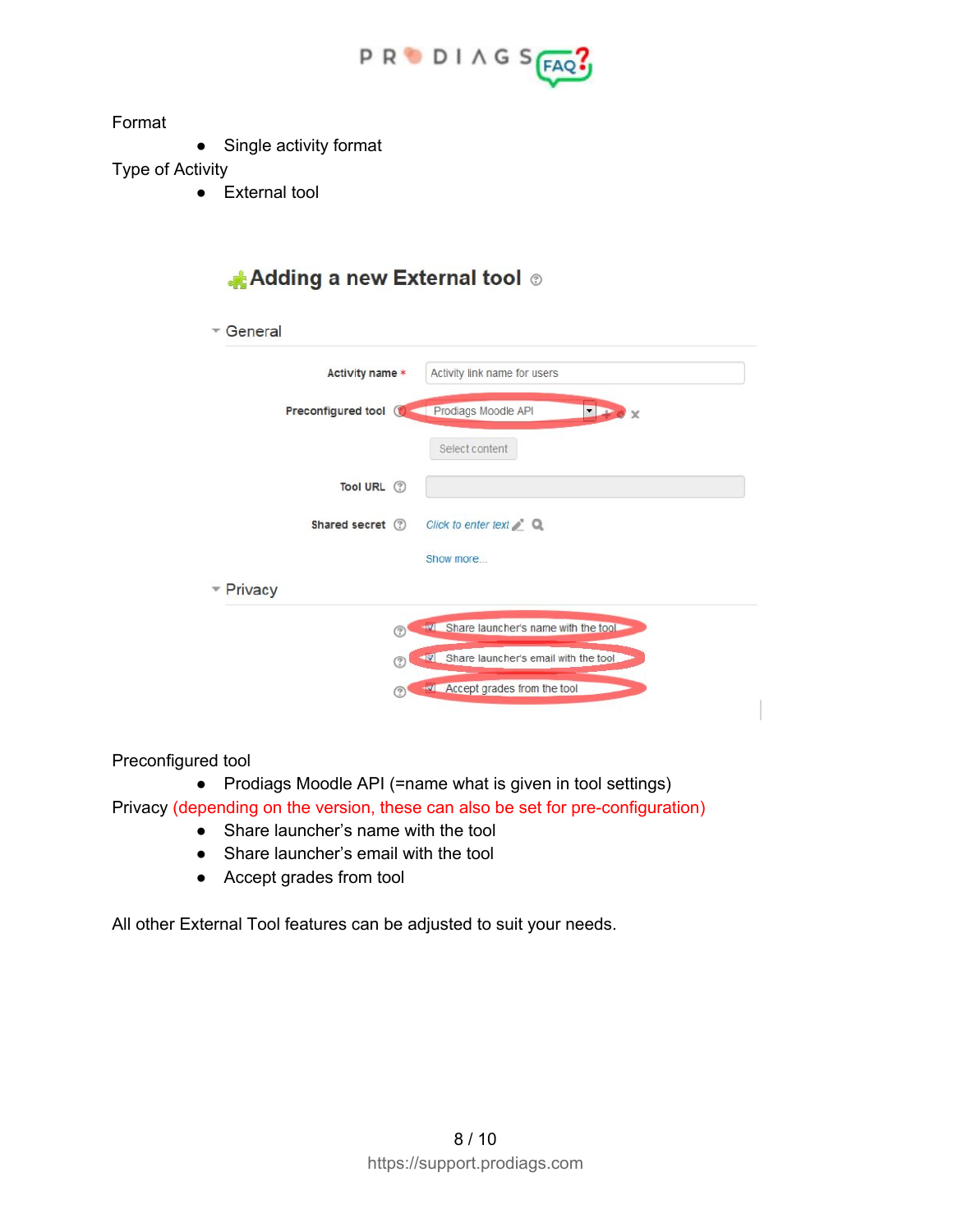

### Alternative method to special cases

**Q: Can the same Prodiags Module be used on several different Moodle courses?** *A: By default, one Prodiags Module can be only used in one Moodle Course. Moodle requires that the Course ID number is unique.*

Alternatively you can leave the Course ID Number empty and setup it as follows:

| General                |                                                    |
|------------------------|----------------------------------------------------|
| Activity name *        | Prodiags Course Module                             |
| Preconfigured tool (2) | Prodiags Moodle API<br>$\pmb{\mathrm{v}}$<br>+ 0 X |
|                        | Select content                                     |
| Tool URL (?)           |                                                    |
| Shared secret (?)      | Click to enter text $\triangle$ $\mathbb{Q}$       |
|                        | Show more                                          |
| ▶ Privacy              |                                                    |

Open Activity to edit mode and in "General" section click "Show more.."